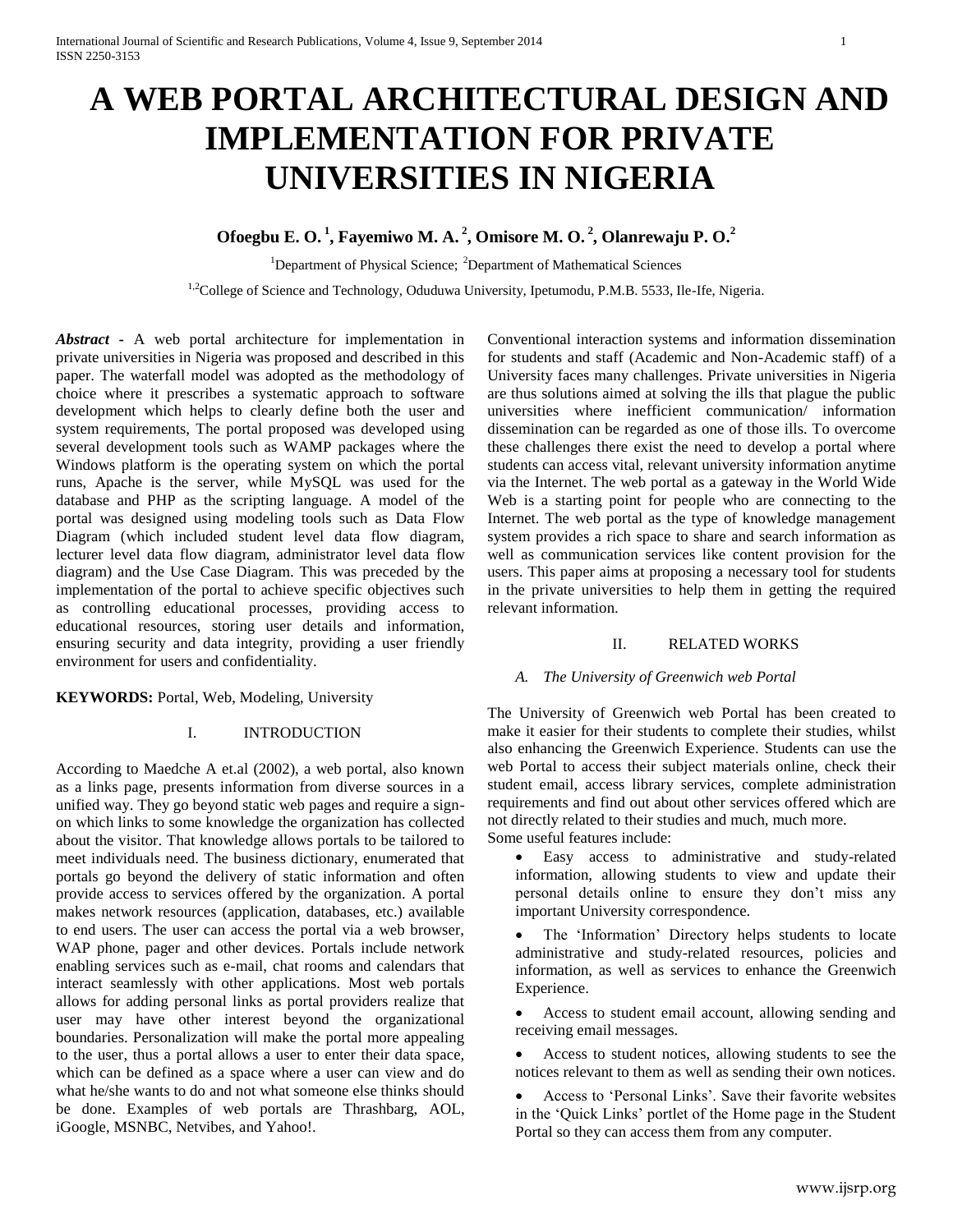Links to subject learning tool pages are conveniently located in one place.

 Access to today's weather: a useful tool to help plan your day.

 Front page summaries of students' email, notices and library accounts for quick access.

 Access to library services online. Conduct catalogue searches, view past exam papers and find other key services from one location.

 The student Portal can be accessed from any computer within the University or off-campus at any time provided you have an Internet connection and a University of Greenwich email account.

# **To use the Student Portal you need:**

- PC users: Windows 2000, XP or Vista
- Mac users: MacOS X 10.3.9
- Hardware: 64 MB of RAM, 50-100 MB of free memory space
- Javascript enabled
- Cookies enabled

 If accessing the Student Portal from outside the University, you will need a minimum 56 K modem

#### **You can use the Student Portal on the following web browsers:**

- Internet Explorer 6+
- Mozilla Firefox 1.5+

# *B. Oduduwa University web Portal (Oduduwauniversity.edu.ng)*

The Oduduwa university web Portal is not one of the most visited academic portals in Nigeria. It was not created to make it easier for students' to check their grades and register for the semester. The Oduduwa university web portal is STATIC and NOT INTERACTIVE unlike the University of Greenwich web Portal which is DYNAMIC; it was not developed to accommodate lecturers, Alumnae, Guardians and Employers. The Oduduwa university web portal is not a complete university portal and hence the paper attempts to use this as a case study in proposing the architecture.

# III METHODS

#### *A. Analysis of Existing System*

In the current approach employed by most universities, students have no communication medium between them and other officials within the institution; also there is no provision for an information dissemination medium from the management of the institution to the students. This causes a great problem in keeping records of daily attendance, performance of each student on the side of the lecturer, and there are lots of difficulties for the students regarding interaction with their departments and getting up-to-date information concerning their respective departmental activities.

### *B. The Proposed System Analysis*

The system has been divided into modules where each module is described below.

*a. Login Module***:** The purpose of this module is to provide entry to the system or website. Based on the type of login, the user is provided with various facilities and functionalities. The main function of this module is to allow the user to use the portal. This module provides two types of login —Admin login and Student login.

*b. Administration Module:* In this module the administrator enters his/her user name and password, which enables access to the administrator page. This page consists of two following sub modules.

 *Student Addition/Updating/Deletion:* Each Student is added, updated or deleted according to his/her department.

 *Notice/Updates/Result Generation:* On the portal, information about notice, attendance and Internal result is generated.

*c. Study Material Module*: This module provides the feature of access to read/download study materials available on the website. The module could be edited only by the administrator of the web portal. Any student can download the material available at any time.

*d. Departments Module*: This module gives profile information of various departments associated to the faculties. It gives profile information of all the departments. Anyone can contact these departments through the available complaint form.

*e. Students Module*: This is a separate webpage for students. They can view, edit, and update their profile from anywhere. It also provides them with platforms to view results.

*f. Syllabus Module*: The syllabus of various branches associated with different departments within the institution is available here. Syllabus can be viewed and downloaded by the students.

*g. Registration Module*: This module enables students to register for the semester.

*h. Courses Module*: This module creates a platform for students to view and select courses to be taken for the current semester.

*i. Administration Module*: This is a backend for the management, registry, student affairs and other departmental officials to manage student records, requests, and complaints as well as disseminate information to the students and other bodies.

*j. Requirement Specification*: Requirement specification is a description of what the users of a system will be able to do with it, the functionalities the system should have and how it should react in certain situations.

The expected functionalities of the 'to be system' is indicated below: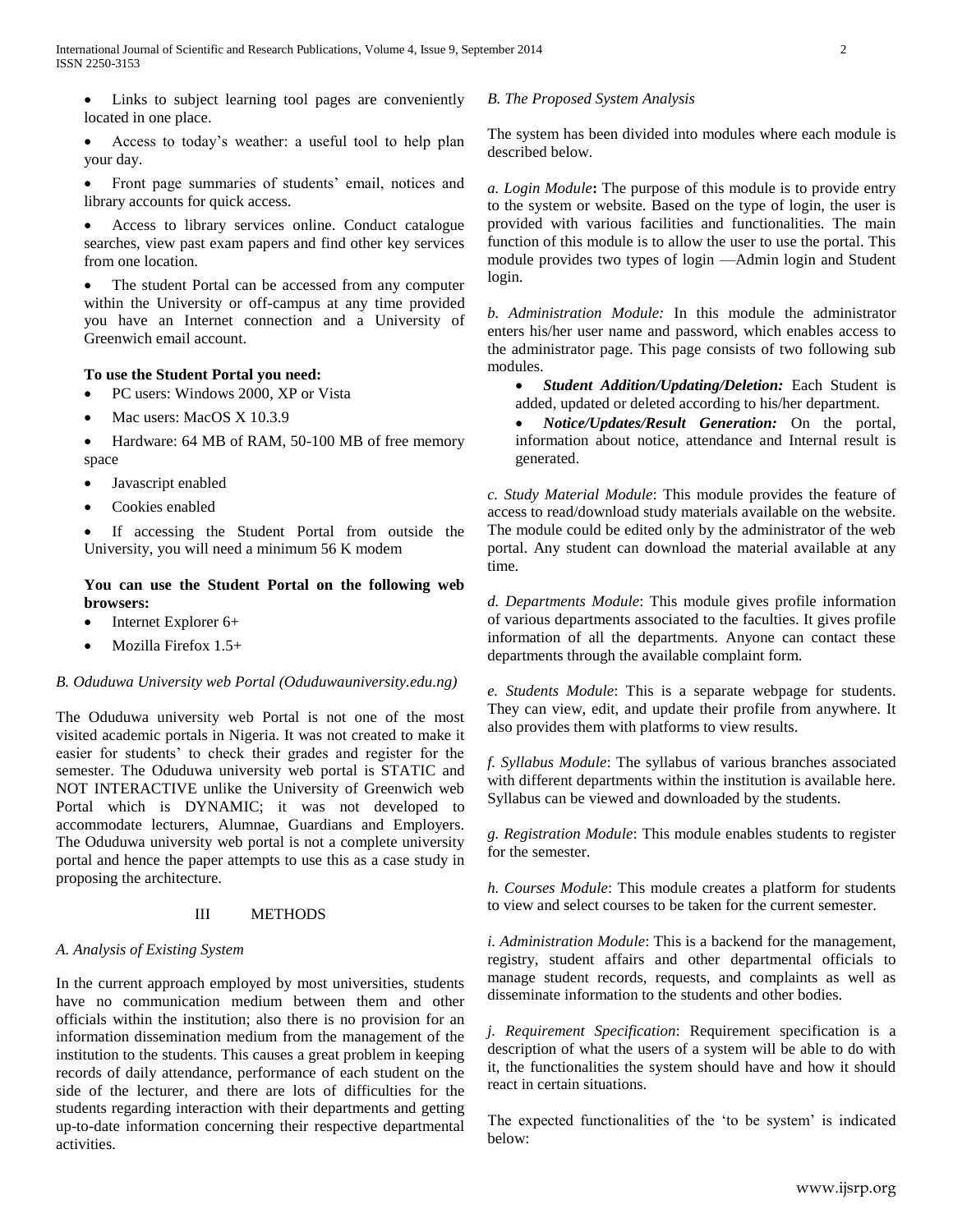The system should maintain a central base of information.

 The system should deliver all the information about student profile and results to be accessible by various departments within the institution.

 The system shall display syllabus of various courses from each department.

 The system should provide a medium for students to lodge complains.

 Students should be able to view their previous results, read and download books, as well as communicate with administrative officials through available contact forms and get feedback through their profile's email address.

 The system shall provide the school with administrative officials an interface to read and access student request as well as respond to such request in a user friendly manner.

# *C[. Assumptions and Dependencies](http://www.cmcrossroads.com/bradapp/docs/sdd.html#TOC_SEC7)*

Although basic password authentication and role based security mechanisms will be used to protect the web portal from unauthorized access; functionality such as inserting, deleting and updating are assumed to be sufficiently protected under the existing security policies provided by the database system proposed for implementation.

#### **System Development Software Tools**

- MySQL database to store and secure information.
- PHP, JavaScript, CSS, HTML to develop the system.
- Apache Server testing the application during development.

#### **System Hardware Development Tools**

 Microprocessor: AMD Athlon™ X2 Dual Core QL-66 2.2GHz

- RAM: 2 GB of RAM
- Hard Disk: 160 gigabytes (GB) on installation drive

#### **Operating Systems:**

 Windows 7 Home Premium 32 bits Operating System for developing this system.

# **End-user Characteristics**

Every user must have basic knowledge of English.

- He/she should be able to work with computer.
- All users must have his/her unique login name and password to access the web portal.

 The user should know in details of the operation and working of the system.

#### *D. System Design*

The system is a web based system that allows multiple access concurrently.

System design is divided into stages:

- Logical design: This is concerned with object oriented modeling of the system analysis.
- Physical design: This is concerned with the construction of the real system.

In the object oriented analysis and design, Unified Modeling Language will be used to model the system where a model is the act of drawing one or more graphical representations of a system with modeling being the process of abstracting and organizing significant features of part of the real world.

#### *E. Design Models*

Different models were constructed with unified modeling language using CASE (Computer Aided Software Engineering) tools for proper understanding of the system and also to provide a coherent strategy of the way forward. Such models include Use Case Diagram and Data Flow Diagram.

*a. Use Case Diagram*: A use case is a story or a case of using a system by some users to carry out a process. A use case describes the sequence of events of some types of users called actors, using some part of the system functionality to complete a process. Each use case then captures a piece of functional requirements for some users. All the use cases together describe the overall functional requirements of the system. The first step in requirements capture is to capture requirements as use cases.

*b. Data Flow Diagram*: This is a process model used to depict the flow of data through a system and the work or processing performed by the system. In this model, there are four symbols, the rounded rectangle represents processes or work to be done, the square represents external agents, which are the boundary of the system, the open ended box represents data stores, which are sometimes called files or databases, the arrows represent data flows, or inputs and outputs, to and from the processes.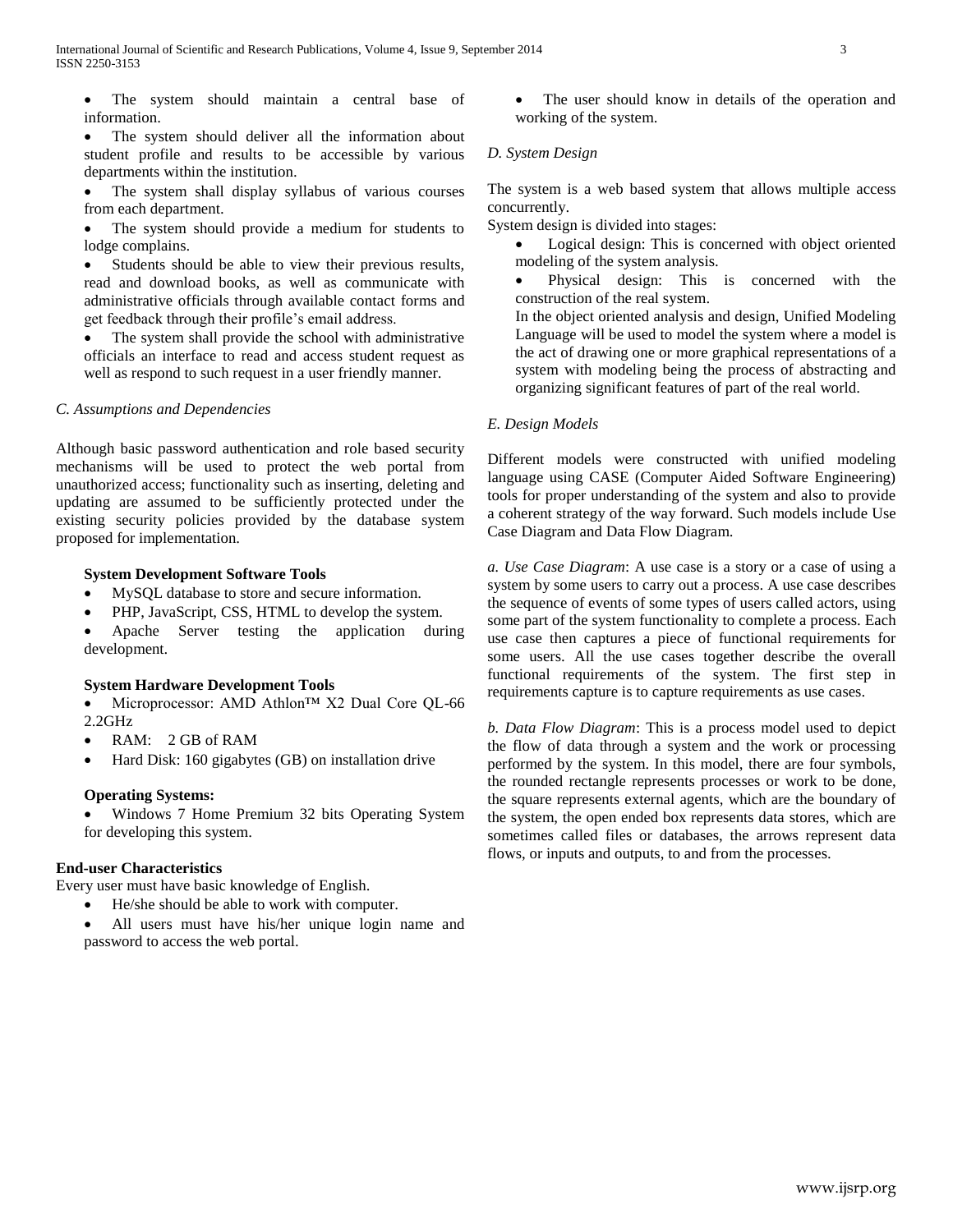

Fig 1: Use Case Diagram for the Proposed System



Fig 2: Data Flow Diagram for Student's Level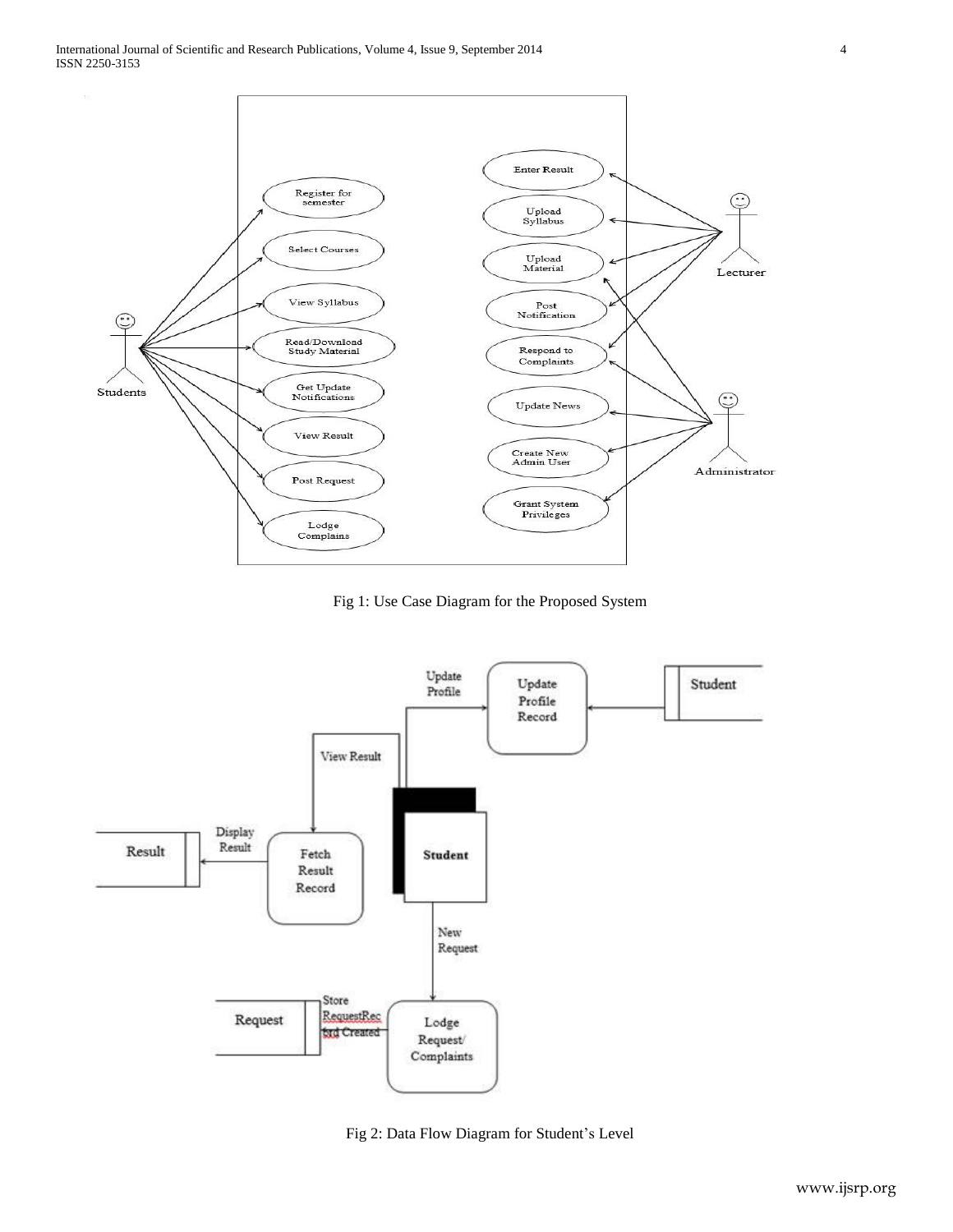

Fig 3: Data Flow Diagram Lecturer's Level



Fig 4: Data Flow Diagram for Administrator's Level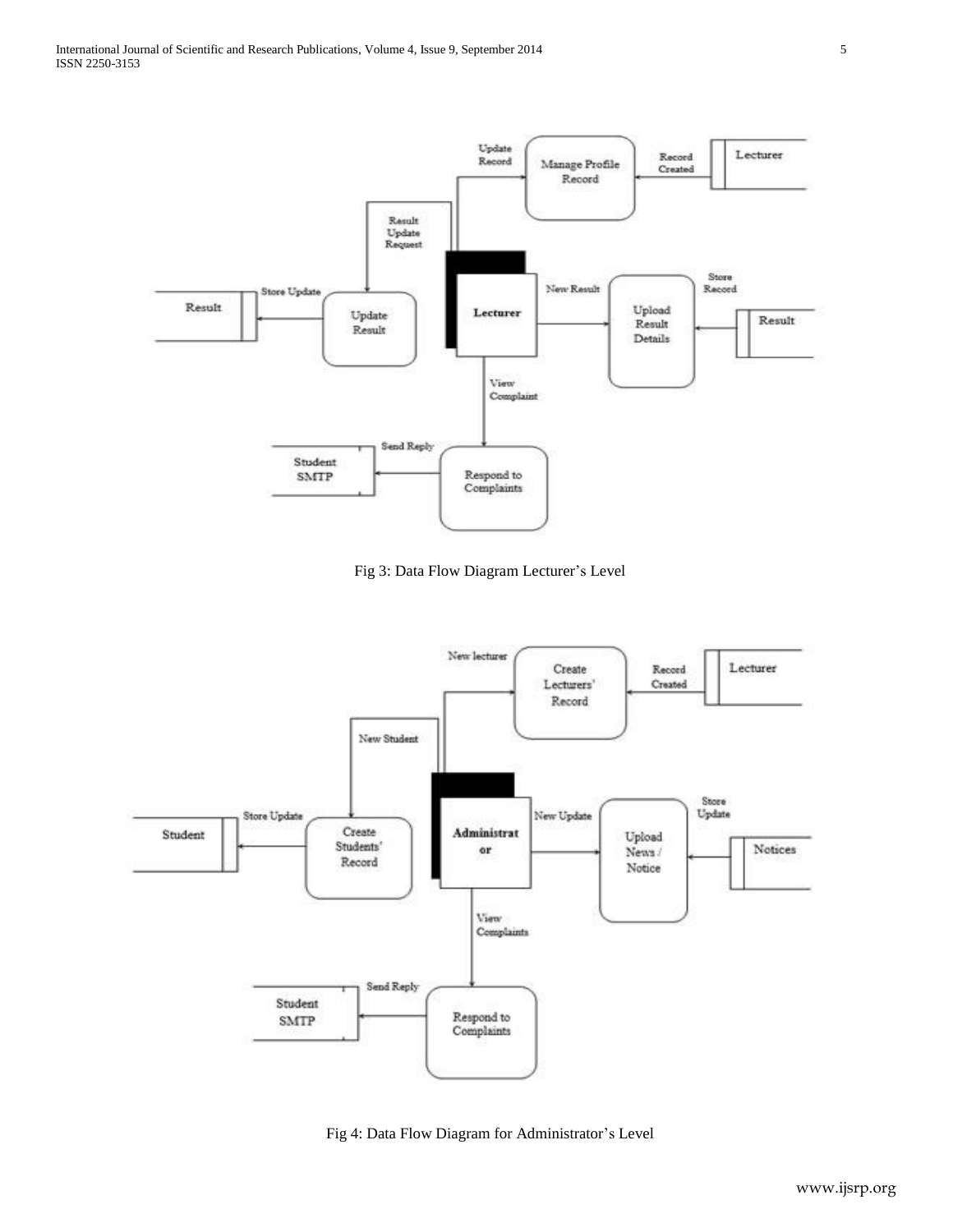International Journal of Scientific and Research Publications, Volume 4, Issue 9, September 2014 6 ISSN 2250-3153

# IV RESULTS AND DISCUSSIONS

# *A. Student Login/Administration Module*

Step 1: After launching the system, the student login module is located on the right side of the content.



Fig 5: Homepage

Step 2: The login page appears for the student to enter his or her matriculation number and password. Click the "Login" button.

| <b>ODUDUWA UNIVERSITY</b><br>IPETUMODU, RM.B. 5533, ILE IFE, NIGERIA<br><b>FOCULARIA SEPT</b> |                                     |
|-----------------------------------------------------------------------------------------------|-------------------------------------|
| <b>Student Login</b>                                                                          |                                     |
| Matric No:<br>Password:                                                                       |                                     |
| <b>Forgot Password</b>                                                                        | Login<br><b>Back to Home</b><br>- 1 |



Fig 7: Announcement Page

Step 4: The system allows each student to register for the semester on the register semester page.

| 2012/2013.2: U/10/CS/033   Opeyemi Kolawole |                                |                                      |                                    |                               |
|---------------------------------------------|--------------------------------|--------------------------------------|------------------------------------|-------------------------------|
|                                             |                                |                                      |                                    |                               |
| <b>Announcements</b>                        | <b>Semester</b><br>2012/2013.2 | <b>Starting Date</b><br>Jan 03, 2013 | <b>Ending Date</b><br>Apr 19, 2013 | <b>Register</b><br>Registered |
| <b>Registration</b>                         |                                |                                      |                                    |                               |
| <b>Student</b>                              |                                |                                      |                                    |                               |
| <b>Courses</b>                              |                                |                                      |                                    |                               |
| <b>Downloads</b>                            |                                |                                      |                                    |                               |
|                                             |                                |                                      |                                    |                               |

Fig 8: Register Semester

Step 5: The account details page displays the student account information, and notifies the student if he or she is on probation.

Fig 6: Student Login Page

Step 3: The system test the validity of the login credentials, if invalid, the system remains on the login page with error notification. Otherwise, the system proceeds to the announcement page. Announcements from different departments are displayed.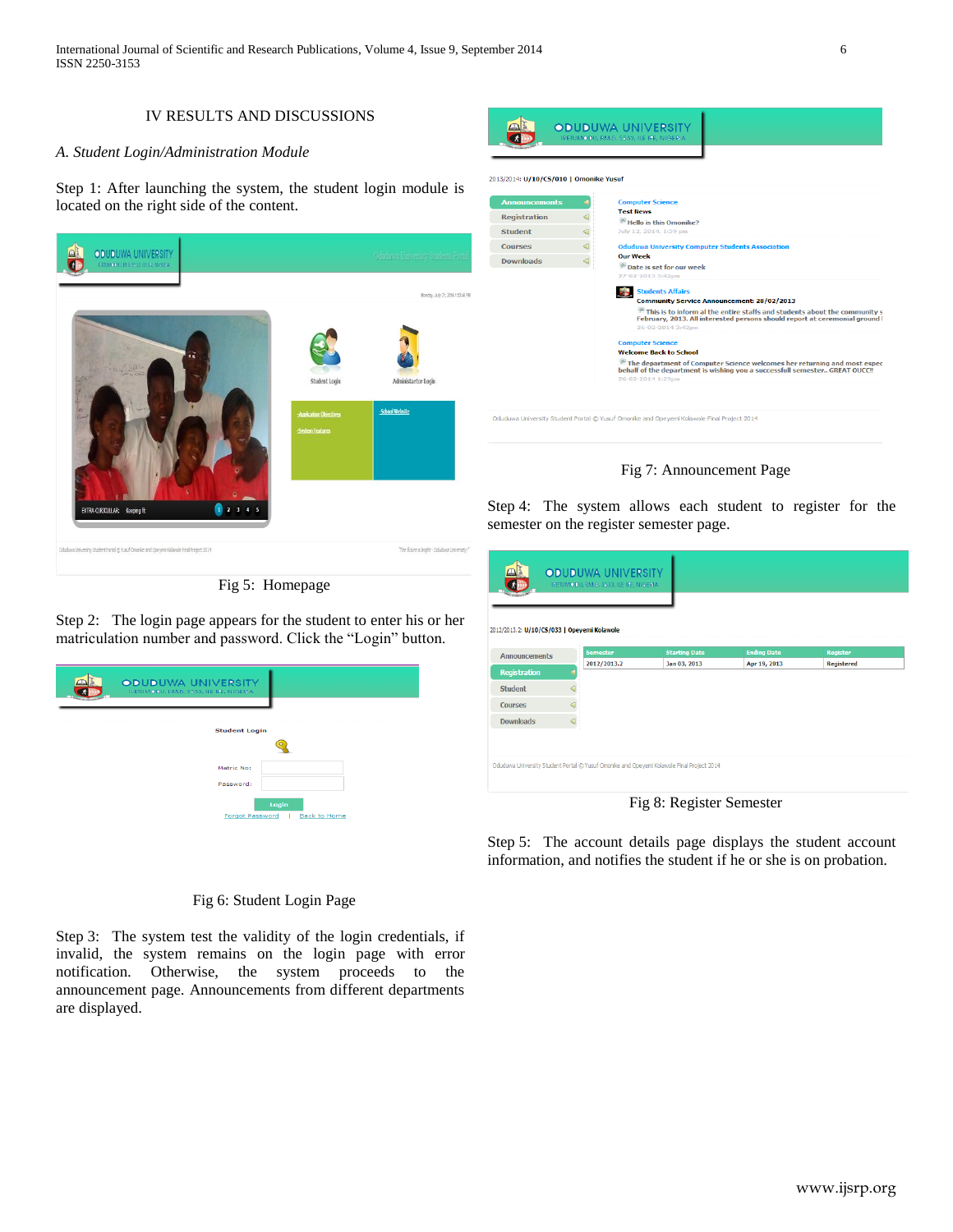|                      |                 | <b>Probation</b><br><b>Session Payment</b> | Yes: She ate my food    |  |
|----------------------|-----------------|--------------------------------------------|-------------------------|--|
|                      |                 | <b>Address</b>                             | <b>Test Address</b>     |  |
|                      |                 | <b>Nationality</b>                         | <b>Nigerian</b>         |  |
|                      |                 | <b>Marital Status</b>                      | <b>Single</b>           |  |
|                      |                 | Date of Birth                              | 10/11/2000              |  |
|                      |                 | <b>Denomination</b>                        | N/A                     |  |
|                      |                 | Religion                                   | Christianity            |  |
|                      |                 | School                                     | <b>Science</b>          |  |
| <b>Downloads</b>     | $\triangleleft$ | <b>Department</b>                          | <b>Computer Science</b> |  |
| <b>Courses</b>       | ⊲               | <b>Course of Study</b>                     | <b>Computer Science</b> |  |
|                      |                 | Gender                                     | Female                  |  |
| <b>Student</b>       |                 | Level                                      | 400                     |  |
| Registration         | ⊲               | <b>Student Name</b>                        | YUSUF, Omonike Sarat    |  |
|                      |                 | <b>Matric No</b>                           | U/10/CS/010             |  |
| <b>Announcements</b> |                 | Title                                      | Value                   |  |

Fig 9: Account Information

| 2012/2013.2: U/10/CS/033   Opeyemi Kolawole |   |                                     |                                                      |                       |                         |
|---------------------------------------------|---|-------------------------------------|------------------------------------------------------|-----------------------|-------------------------|
|                                             |   |                                     |                                                      |                       |                         |
| <b>Announcements</b>                        |   | <b>Course Code</b><br><b>CSC401</b> | <b>Course Title</b><br><b>Database Management II</b> | <b>Score</b><br>81.00 | <b>Credit</b><br>з      |
| <b>Registration</b>                         |   | <b>CSC409</b>                       | <b>Internet Technologies</b>                         | 76.00                 | 3                       |
| <b>Student</b>                              |   | <b>CSC405</b>                       | <b>Software Management</b>                           | 77.00                 | $\overline{\mathbf{z}}$ |
| <b>Courses</b>                              |   |                                     |                                                      |                       |                         |
| <b>Downloads</b>                            | ⊲ |                                     |                                                      |                       |                         |

Fig 11: Semester Result

Step 6: The semester result page wraps up all the semesters result completed by the students by semesters and displays it as well as computes the overall CPGA up to date.

Step 8: Students have the opportunity using the post mail interface to forward complain or request to any department of their interest, these mails gets delivered to the these departmental request box.

| $\mathbf{A}$<br>大题<br>2012/2013.2: U/10/CS/033   Opeyemi Kolawole                         | <b>ODUDUWA UNIVERSITY</b><br>IPETUMODU, P.M.B. 5533, ILE IPE, NIGERIA |                    |                    |                 |                   | $\Box$         | 2012/2013.2: U/10/CS/033   Opeyemi Kolawole | <b>ODUDUWA UNIVERSITY</b><br>IPETUMODU, RM.B. 5533, ILE IPE, NIGERIA<br><b>Post Mail</b>                       |                   |  |
|-------------------------------------------------------------------------------------------|-----------------------------------------------------------------------|--------------------|--------------------|-----------------|-------------------|----------------|---------------------------------------------|----------------------------------------------------------------------------------------------------------------|-------------------|--|
| <b>Announcements</b>                                                                      | <b>Semester</b>                                                       | <b>Study Level</b> | <b>Total Units</b> | <b>Total GP</b> | <b>Average GP</b> |                | <b>Announcements</b><br>Registration        |                                                                                                                |                   |  |
|                                                                                           | 2012/2013.1                                                           | 400                | 8                  | 35              | 4.38              | <b>Student</b> |                                             | <b>Department:</b>                                                                                             | Select Department |  |
| Registration                                                                              | 2012/2013.2                                                           | 400                | $\mathbf{9}$       | 36              | 4.00              | <b>Courses</b> |                                             | Title:                                                                                                         |                   |  |
| <b>Student</b>                                                                            |                                                                       |                    |                    |                 |                   |                | <b>Downloads</b>                            | <b>Description:</b>                                                                                            |                   |  |
| <b>Courses</b>                                                                            |                                                                       |                    |                    |                 |                   |                |                                             |                                                                                                                |                   |  |
| <b>Downloads</b>                                                                          |                                                                       |                    |                    |                 |                   |                |                                             |                                                                                                                |                   |  |
|                                                                                           |                                                                       |                    |                    |                 |                   |                |                                             |                                                                                                                | <b>Submit</b>     |  |
|                                                                                           |                                                                       |                    |                    |                 |                   |                |                                             |                                                                                                                |                   |  |
| Oduduwa University Student Portal @ Yusuf Omonike and Opeyemi Kolawole Final Project 2014 |                                                                       |                    |                    |                 |                   |                |                                             | Oduduwa University Student Portal @ Yusuf Omonike and Opeyemi Kolawole Final Project 2014<br>Fig 12: Post Mail |                   |  |

Fig 10: Student Result

Step 9: The download page presents students with electronic materials to read and download for further reading, these materials are stored based on their categories.

Step 7: The semester result page presents a detailed semester result showing the score earned for all the courses taken for the semester and their corresponding grade and grade point.

| 2012/2013.2: U/10/CS/033   Opeyemi Kolawole |   | <b>ODUDUWA UNIVERSITY</b><br>IPETUMODU, RM.B. 5533, ILE IFE, NIGERIA                      |                                                                   |                             | <b>Oduduwa University Student Portal</b><br>Monday, July 21, 2014 2:29:39 PM   Logout   Change Password |
|---------------------------------------------|---|-------------------------------------------------------------------------------------------|-------------------------------------------------------------------|-----------------------------|---------------------------------------------------------------------------------------------------------|
| <b>Announcements</b>                        |   | Search: Find material by title, author and category<br>Search                             | <b>Sort by Category:</b><br>$\bullet$ search<br>Select Category   |                             | All Materials                                                                                           |
| <b>Registration</b>                         | ⊲ |                                                                                           | <b>ELECTRONIC STUDY MATERIALS</b>                                 |                             |                                                                                                         |
| <b>Student</b>                              | ⊲ | Title                                                                                     | <b>Author</b>                                                     | Category                    | <b>Download</b>                                                                                         |
| <b>Courses</b>                              |   | <b>Best Practices In Software Development</b>                                             | Wrox And Co.                                                      | <b>Sciences</b>             | œ.                                                                                                      |
| <b>Downloads</b>                            |   | <b>Database Management</b>                                                                | O'Relly                                                           | <b>Sciences</b>             | n.                                                                                                      |
|                                             |   | <b>Software Management</b>                                                                | J.O Chima                                                         | <b>Software Programming</b> | T)                                                                                                      |
|                                             |   | The CSS Anthology - 101 Essential Tips, Tricks And Hacks, 2nd Edition                     | <b>Rachel Andrew</b>                                              | <b>Sciences</b>             | <b>COLOR</b><br>E.                                                                                      |
|                                             |   | Wrox PHP6, Apache, MySQL Web Development                                                  | Timothy B, Elizabeth N, Jason G, Yann L S, Jeremy S, Michael K. G | <b>Software Programming</b> | m                                                                                                       |
|                                             |   |                                                                                           |                                                                   |                             |                                                                                                         |
|                                             |   | Oduduwa University Student Portal @ Yusuf Omonike and Opeyemi Kolawole Final Project 2014 |                                                                   |                             |                                                                                                         |